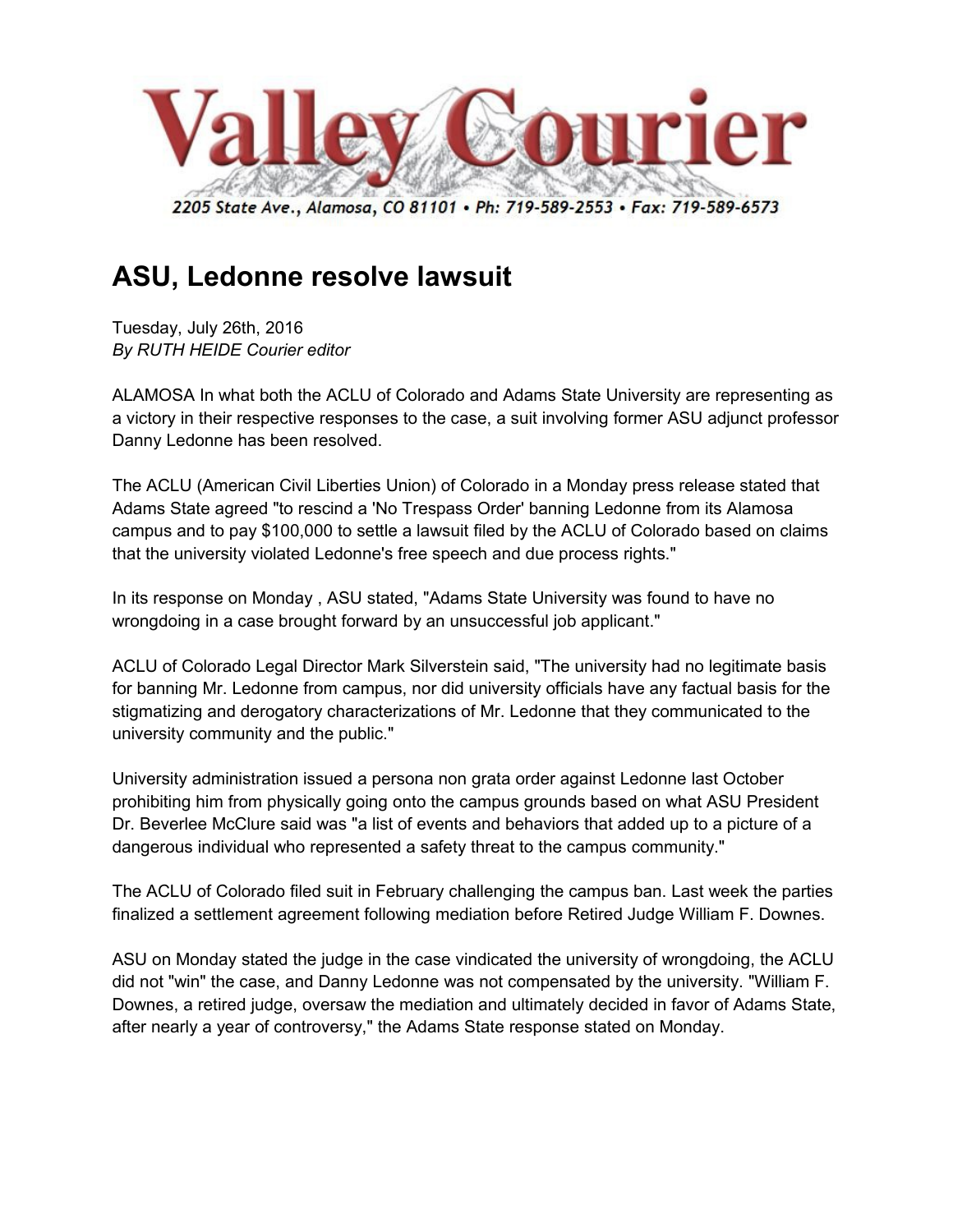The university's insurance company paid the ACLU attorney fees, with the only cost to Adams State being a \$2,500 deductible, according to Julie Waechter, Adams State assistant to the president for communications.

Silverstein said although the university was not writing a check to Ledonne personally, he would receive about \$65,000 out of the \$100,000 ASU would be remitting to the ACLU.

"The \$100,000 settlement resolves Mr. Ledonne's claim for damages and attorneys fees," Silverstein said. "We keep only one-third for the attorneys fees. The rest of it goes to Mr. Ledonne. He will get about \$65,000."

The attorney said ASU's insurance company would write a check to ACLU for \$100,000, which ACLU would put into a client trust account. Out of that account, ACLU will reimburse a cooperating attorney for some expenses and write a check from the client trust account to Ledonne.

As its part in the settlement , the ACLU will drop its suit against Adams State, Silverstein added. He said there was no judicial ruling, findings or order in this case, but it was resolved during mediation proceedings before the judge, with nobody admitting wrongdoing.

"There's no findings one's right, one's wrong," he said. "There's a judge trying to get two sides to agree what will it take so we can dismiss the case in court and everybody goes home."

Another outcome of the mediation agreement, Silverstein said, was the lifting of the prohibition against Ledonne to go onto the university campus.

"He is free to appear on the campus and attend a play or a concert just as any member of the public is," he said.

The ACLU maintained that ASU had banned Ledonne from the campus after he criticized alleged wage disparities on a new web site, WatchingAdams.org. He had previously worked in the mass communications and video production programs at ASU from 2011-2015 but was not hired for a subsequent opening.

The persona non grata order came shortly after Ledonne launched the web site.

University administration denied the allegation that the order prohibiting Ledonne from returning to the campus was the result of his web site criticism.

"The persona non grata ban was not, as Ledonne claimed, in response to his criticism," Waechter stated on Monday. "The ban was in response to concerns expressed by faculty, staff, and students. No fault was found against Adams State University or the administration. In fact, the university continued to comply with all his requests for information after the ban."